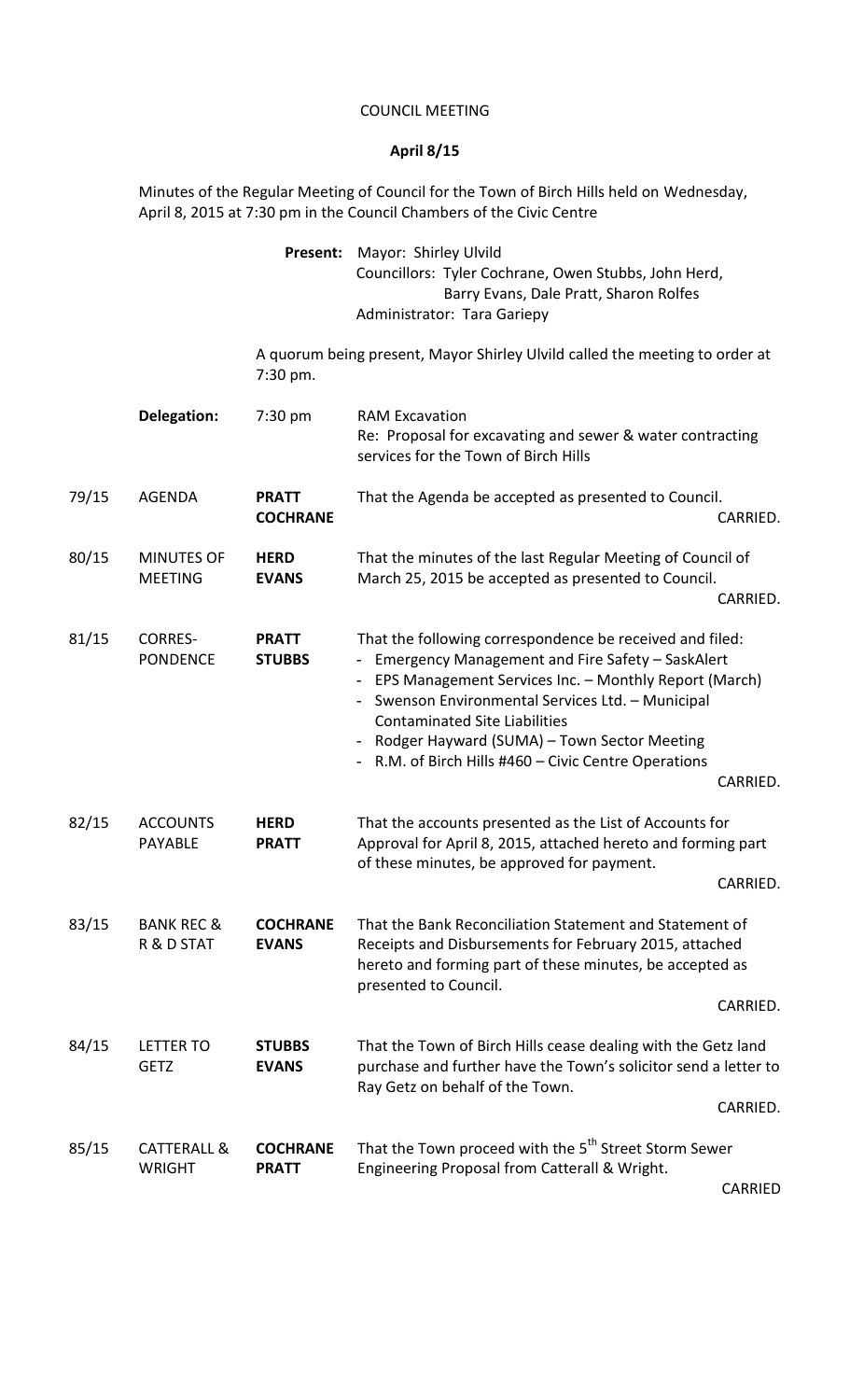|       |                                                 |                                                                                                                                                                         | Councillor Tyler Cochrane will call Andrew from RAM Excavation to inquire<br>about electrical engineering for the old Co-op building. Mayor Shirley Ulvild<br>and Councillor Dale Pratt will meet with the owner of the Co-op building.                                             |  |  |  |
|-------|-------------------------------------------------|-------------------------------------------------------------------------------------------------------------------------------------------------------------------------|-------------------------------------------------------------------------------------------------------------------------------------------------------------------------------------------------------------------------------------------------------------------------------------|--|--|--|
|       |                                                 | Councillor Owen Stubbs will contact Tru North to inform them of council's<br>decision to approve their proposal to move a modular home onto the 'old'<br>Al's Auto lot. |                                                                                                                                                                                                                                                                                     |  |  |  |
|       |                                                 | existing house is.                                                                                                                                                      | Councillor Tyler Cochrane will contact Scott Meyers to inform him of<br>Council's approval for him to move a modular home onto his lot where his                                                                                                                                    |  |  |  |
| 86/15 | <b>PROBATION</b>                                | <b>PRATT</b><br><b>HERD</b>                                                                                                                                             | After review, Jaesen Dansereau is on a 3 month probation to<br>address the issues that were discussed on April 2, 2015, and<br>further a meeting will be scheduled for early July.                                                                                                  |  |  |  |
|       |                                                 |                                                                                                                                                                         | CARRIED.                                                                                                                                                                                                                                                                            |  |  |  |
| 87/15 | <b>WORK</b><br><b>SCHEDULE</b>                  | <b>COCHRANE</b><br><b>PRATT</b>                                                                                                                                         | That the Town implement the ten days on, 4 days off schedule<br>starting May 19, 2015, with Jaesen Dansereau and Darren<br>Peterson rotating the ten and four schedule and with Rob<br>Meng scheduled Monday through Friday.                                                        |  |  |  |
|       |                                                 |                                                                                                                                                                         | CARRIED.                                                                                                                                                                                                                                                                            |  |  |  |
| 88/15 | <b>COMPOST</b><br>DROP OFF &<br><b>SCHEDULE</b> | <b>ROLFES</b><br><b>STUBBS</b>                                                                                                                                          | That the Transfer Station be open on May 9, May 16, October<br>10, and October 17 for drop off of compost and brush only,<br>and further Spring Clean-up will be designated May $11^{th} - 15^{th}$<br>and Fall Clean-up will be designated October $5^{th} - 9^{th}$ .<br>CARRIED. |  |  |  |
|       |                                                 |                                                                                                                                                                         | Table any decisions regarding the hydraulic box for the garbage truck and<br>Councillor Tyler Cochrane will look at further pricing and options.                                                                                                                                    |  |  |  |
| 89/15 | <b>BYLAW 03/15</b>                              | <b>EVANS</b><br><b>COCHRANE</b>                                                                                                                                         | That Bylaw 03/15, that being a Bylaw of the Town of Birch<br>Hills to amend the Traffic Bylaw be introduced and read a first<br>time.                                                                                                                                               |  |  |  |
|       |                                                 |                                                                                                                                                                         | CARRIED.                                                                                                                                                                                                                                                                            |  |  |  |
|       |                                                 | <b>STUBBS</b><br><b>PRATT</b>                                                                                                                                           | That Bylaw 03/15, that being a Bylaw of the Town of Birch<br>Hills to amend the Traffic Bylaw be read a second time.<br>CARRIED.                                                                                                                                                    |  |  |  |
|       |                                                 | <b>ROLFES</b><br><b>HERD</b>                                                                                                                                            | That Bylaw 03/15 is given a third reading at this time.<br>CARRIED.                                                                                                                                                                                                                 |  |  |  |
|       |                                                 | <b>HERD</b><br><b>COCRHANE</b>                                                                                                                                          | That Bylaw 03/15, that being a Bylaw of the Town of Birch<br>Hills to amend the Traffic Bylaw, attached to and forming part<br>of these minutes, be adopted by Council.                                                                                                             |  |  |  |
|       |                                                 |                                                                                                                                                                         | CARRIED.                                                                                                                                                                                                                                                                            |  |  |  |
| 90/15 | <b>JAR TESTING</b><br><b>COURSE</b>             | <b>PRATT</b><br><b>STUBBS</b>                                                                                                                                           | That the Town approve Jaesen Dansereau and Darren<br>Peterson to attend the Waterworks Workshop in Prince Albert<br>on April 22 and April 23, 2015                                                                                                                                  |  |  |  |

CARRIED.